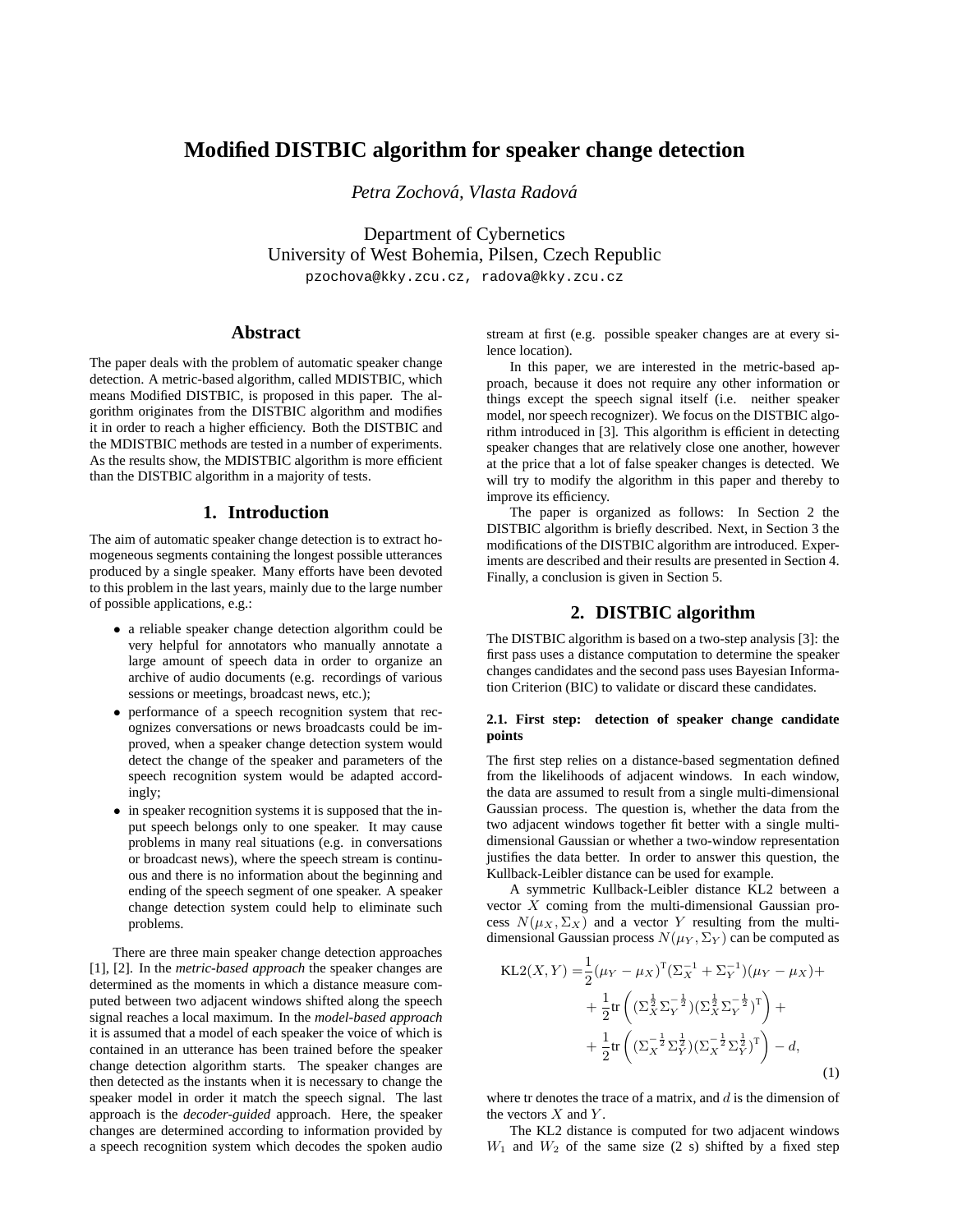(100 ms) along the whole speech signal. This process results in a graph of distances with respect to time. The graph is smoothed by a low-pass filtering operation, and then all the significant local maxima are searched because they represent potential speaker change points. A local maximum is regarded as significant when the differences between its value and those of the minima surrounding it are above a certain threshold, and when there is no higher local maximum in its vicinity. Thus, the local maximum has to fulfill the following condition to be significant:

$$
|\max - \min_{l}| > \alpha \sigma
$$
  
and  

$$
|\max - \min_{l}| > \alpha \sigma,
$$
 (2)

where  $\alpha$  is a real number,  $\sigma$  is the standard deviation of the distances along the plot, and  $\min_l$  and  $\min_r$  are the left and the right minima, respectively, around the peak max.

#### **2.2. Second step: BIC refinement**

A ∆BIC value is computed for each potential speaker change point detected in the first step to validate or discard this point. The ∆BIC value is given by [3]

$$
\Delta \text{BIC} = -R + \lambda P,\tag{3}
$$

where

$$
R = \frac{N}{2} \log |\Sigma| - \frac{N_1}{2} \log |\Sigma_1| - \frac{N_2}{2} \log |\Sigma_2|, \qquad (4)
$$

 $\lambda$  is a penalty factor which has to be experimentally tuned in order to reduce the number of false alarms without increasing the number of missed detections,

$$
P = \frac{1}{2} \left( d + \frac{1}{2} d(d+1) \right) \log N,
$$
 (5)

 $N_1$  and  $\Sigma_1$  are the number and the covariance matrix of the feature vectors in the window  $W_1$ , respectively,  $N_2$  and  $\Sigma_2$  are the number and the covariance matrix of the feature vectors in the window  $W_2$ , respectively,  $N = N_1 + N_2$ ,  $\Sigma$  is the covariance matrix of the feature vectors of both windows together, and  $d$  is the dimension of the feature vectors.

A potential speaker change point is regarded as a true speaker change if the ∆BIC value for this point is negative.

## **3. Modified DISTBIC algorithm**

The DISTBIC algorithm allows to obtain good speaker change detection results, nonetheless it has some weak points. We have focused on these points and suggest some improvements of the algorithm in order to obtain even better results. The improvements are specified in next subsections.

#### **3.1. Silence and breathing elimination**

Silence and breathing may cause a lot of false alarms in speaker change detection tasks. Therefore we used a simple but efficient silence detector before the speaker change detection process. The speech signal was divided into segments the length of which was 10 ms. Short-time energy and the number of zero crossings [4] were computed for each segment. If both the short-time energy and the number of zero crossings were lower than experimentally derived thresholds, the segment was regarded as containing silence and was temporarily eliminated from the utterance.



Figure 1: *True speaker change points causing troubles (marked with a circle) in the condition (2).*

Sometimes short sections with a high energy can occur in silent parts of the utterance. Such sections can be caused for example by the speaker breathing. The high energy impels the silence detector to regard these sections as speech. In order to overcome this problem, we implemented a clustering algorithm: if a part of a speech signal shorter than 645 ms was surrounded by silent segments, this part was also regarded as silence. On the contrary, if there was a silent segment shorter than 250 ms between two segments containing speech, this segment was regarded as containing speech.

#### **3.2. Speaker change candidate detection**

Equally as in Section 2.1, the potential speaker change points were detected on the smoothed graph of the symmetric Kullback-Leibler distance. However, the condition (2) necessary to detect the potential speaker change points was changed. The reason for the change was the fact, that the condition (2) did not allow to detect some local maxima of the graph as the potential speaker change points. The problems were caused mainly by the maxima that were rather near each other, so that the minimum between them was too high to satisfy the condition (2). An example of such a kind of peaks is shown in Figure 1. For that reason the conjunction in (2) was substituted with the disjunction, i.e. a local maximum was regarded as a potential speaker change point if it satisfied the condition

$$
|\max - \min_{l}| > \alpha \sigma
$$
  
or  

$$
|\max - \min_{l}| > \alpha \sigma,
$$
 (6)

where  $\alpha$ ,  $\sigma$ , min<sub>i</sub>, min<sub>i</sub>, and max have the same meaning as before.

In order to avoid the situation that two different maxima belonging in fact to one true speaker change would be detected as two potential speaker change points, we required a minimal distance between two maxima: if two maxima were closer than 0.5 s, the lowest one was discarded. This condition protects the algorithm against false alarms.

#### **3.3. Speaker change position location**

Having detected the potential speaker change points, we used the ∆BIC value (3) to discard or validate the points similarly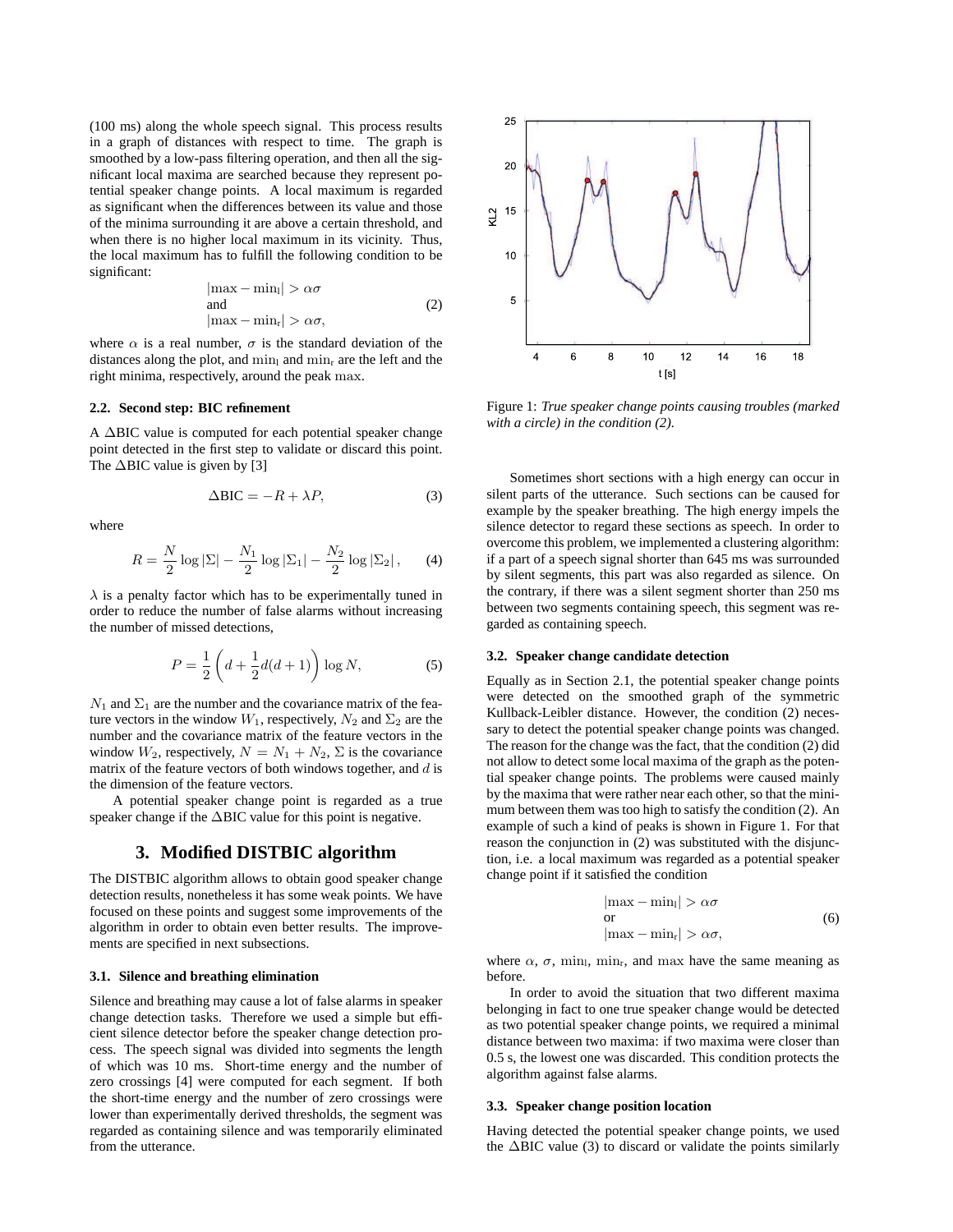

Figure 2: *Illustration of the correspondence between the peak on the smoothed distance graph (solid line) and the peaks on the unsmoothed distance graph (dashed line).*

like in Section 2.2. However, more than one local peak on the unsmoothed distance graph may correspond to the speaker change point detected on the smoothed graph (see Figure 2 for illustration). For that reason, we computed the ∆BIC value for all local peaks on the unsmoothed graph that correspond to the peak validated as the speaker change on the smoothed graph, and the local peak with the lowest ∆BIC value was chosen as the true speaker change.

#### **3.4. Time alignment**

Silent parts temporarily eliminated from the speech signal in Section 3.1 have to be inserted back into the utterance now, and the points of the speaker changes have to be aligned accordingly. In addition, if a detected speaker change was close (less than 0.2 s) to a silent part, it was moved into the centre of the silent part.

## **4. Experiments and results**

The purpose of the experiments was to compare the performance of the DISTBIC algorithm and the Modified DISTBIC (MDISTBIC) algorithm. Both of these algorithms were tested in several experiments, where audio records of TV news, radio news and radio discussions were automatically segmented with respect to the speaker changes.

- The radio news test set consisted of 8 records containing news broadcasted by the Czech radio station Český rozhlas 2 – Praha. The length of each record was about 10 minutes, each record contained about 23 speaker changes on average. Speakers in the records did not speak simultaneously and the interval between two consecutive speaker changes was quite long.
- The TV news test set contained 7 records of newscasts of different Czech TV channels. The length of the records ranged from 11 to 20 minutes, each record contained about 94 speaker changes on average. Similarly as in the radio news, the speakers did not speak simultaneously. However, unlike the radio news, about 9% of speaker changes were quite close (less than 2 s).

• The radio discussions test set contained 9 records of the programme Radiofórum broadcasted by the Czech radio station Český rozhlas  $1 - \text{Radiožurnál}$ . The length of each record was approximately 30 minutes, each record contained about 105 speaker changes on average. Approximately one third of the changes occurred very soon after the previous change (i.e. the changes were closer than 2 seconds). In addition, the speakers spoke often simultaneously.

Two types of errors could happen during the segmentation. A false alarm (FA) occurred when a speaker change was detected, although it did not exist. On the contrary, a missed detection (MD) occurred when the algorithm did not detect an existing speaker change. If we know the number of FA and MD for a record, we can determine the accuracy and the false alarm rate (FAR) that ware achieved for the record using a segmentation algorithm. The accuracy is defined as

$$
\text{Accuracy} = 100 \times \text{(7)}
$$
\n
$$
\times \frac{\text{number of true speaker changes} - \text{number of MD}}{\text{number of true speaker changes}} \text{ [%],}
$$

and the FAR is determined according to the formula

$$
FAR = 100 \times
$$
 (8)  
 
$$
\times
$$
 number of FA [%].

$$
\langle \frac{\text{number of FA}}{\text{number of true speaker changes} + \text{number of FA}} \, [\%].
$$

The accuracy and the false alarm rates achieved for records from the above mentioned test sets using both the DISTBIC and the MDISTBIC algorithms are given in Tables 1, 2, and 3 in detail. It can be found out after an inspection of the results, that the MDISTBIC algorithm gives better results (i.e. a higher accuracy and a lower FAR) in a majority of the tests. It outperforms the DISTBIC algorithm both for the radio news where there were long intervals between the speaker changes and for the radio discussions where the speaker changes were relatively very close one another and the speakers often spoke simultaneously. This can be seen also from the Figures 3, 4, and 5, where the average values of the accuracy and false alarm rates for each of the 3 test sets are lucidly presented.

In order to provide all information about the experiments we should also say that

- the sample frequency was 8 kHz and 12 mel-frequency cepstral coefficients were used as feature vectors for the representation of the speech signal,
- a Gaussian function

$$
h(t) = \exp(-\frac{t^2}{2\tau^2}),
$$
\n(9)

where  $\tau$  was set to 5, was used for the smoothing of the distance graph, and

•  $\lambda$  and  $\alpha$  in (3) and (6), respectively, were tuned separately for each algorithm and test set so that none of the methods was privileged to the other.

#### **5. Conclusion**

The Modified DISTBIC (MDISTBIC) algorithm for automatic speaker change detection in audio records has been introduced in this paper. The algorithm has been tested in a number of tests, and the results have been compared with the results achieved using the original DISTBIC algorithm. It follows from the results